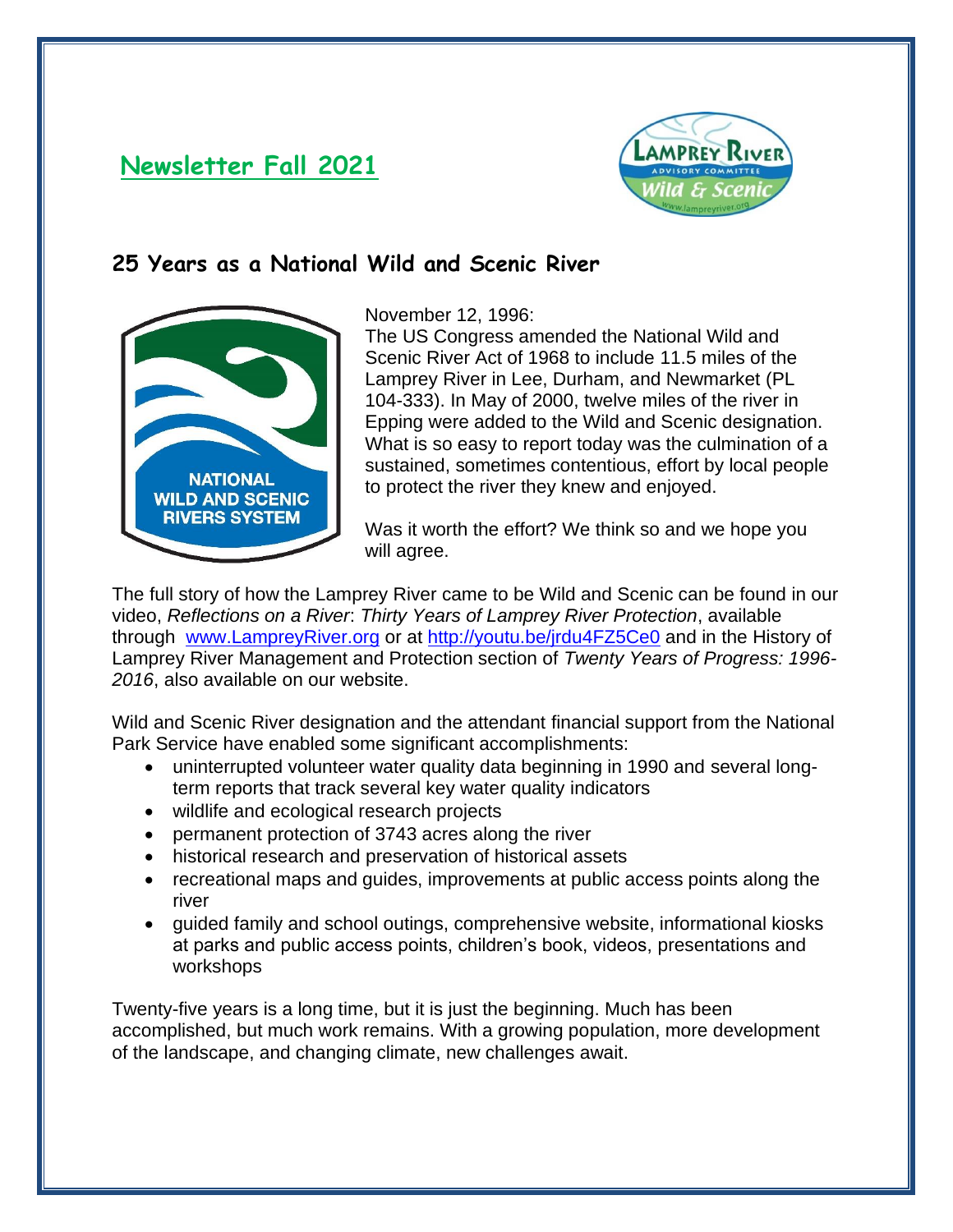#### **"Outstandingly Remarkable Values"**

The rivers in the National Wild and Scenic Rivers System represent a tiny fraction of the rivers and river miles in the United States and Puerto Rico. In fact, Wild and Scenic Rivers constitute less than one half of one percent (<0.5%) of the rivers. They all must be partially or mostly free-flowing and have good, clean water. Designation literally requires an act of congress and it is surely a big deal. Part of the process of designating a river as Wild and Scenic comes from defining what makes the river truly special. Many of the Wild and Scenic rivers out west are truly wild, with gorgeous, free-flowing runs through diverse, undeveloped landscapes. How can the Lamprey River compare to those rivers??

The Lamprey River is small, but it has three very important assets that set it apart from other rivers: its outstandingly remarkable values. In undertaking the assessment of resources in support of designation, researchers determined that the Lamprey offers the following: 1) richer and more intact ecological habitats than other nearby rivers, 2) unique archaeological and historic value, and 3) runs of river herring that are among the best in the country.

The Lamprey River flows through diverse forests, old towns, and farmland. Sometimes the flow is fast; sometimes it slows down and spreads out into a big marsh. The river is susceptible to floods, which makes human development difficult sometimes, but these floodplains provide awesome habitat to many rare animals. The river corridor is in a mostly natural state which allows animals to migrate safely to find resources.

The 23-mile Wild and Scenic section of the Lamprey River has two old dams (Wadleigh Falls in Lee and Wiswall Falls in Durham), but neither is used for hydroelectric power and all industrial uses ceased long ago. These sites, as well as the former Folsom Dam in Epping, have significant value as former mill sites. As interesting as these industrial remains are, the sites were also used by Indigenous peoples long before any dams were built. Archaeologists have unearthed evidence of human occupation dating back at least 8,000 years, among the oldest in New Hampshire.

Anadromous fish are species that spawn in freshwater but spend most of their lives at sea. The most well-known example is salmon. Wild salmon are no longer common in this area, but two species of anadromous fish are fighting to stay common: blue-back herring and alewife. Together, these species are called river herring. Each spring, they swim to the mouths of suitable rivers and try to get to their spawning grounds upstream. In the pre-industrial age, New England rivers would be choked by river herring swimming upstream every spring. Not now. Most times, the fish are stopped cold by dams that lack fish ladders. At sea, they face pressure from fishing, pollution, and a litany of other issues. These fish are on the verge of being listed as federally threatened; however, on the Lamprey, they successfully breed. This is important not just on a local level; the continued presence of these fish is crucial on a national level.

Outstanding! Remarkable! Values for all!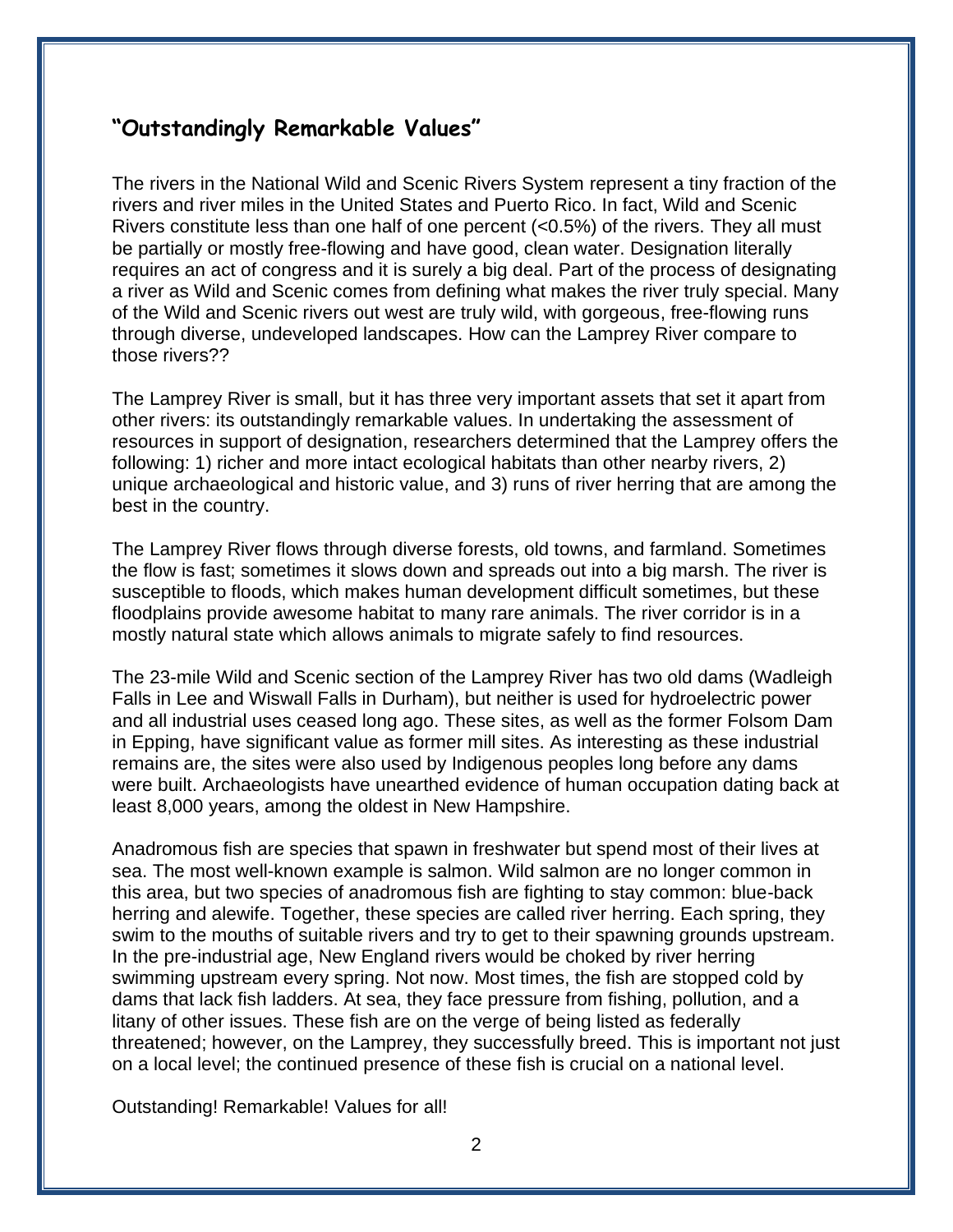#### **The Value of Partnerships**

Much of what the Lamprey River Advisory Committee accomplishes is through successful partnerships. Partnerships join the assets and strengths of one group with different assets and strengths of another group for mutual benefit. Please meet some of our partners!



The National Park Service provides guidance on understanding National Wild and Scenic River System rules, technical support for projects that help to meet the goals defined in the River Management Plan, and, most importantly, funding to pay for the materials and work needed to protect our river.



The Southeast Land Trust (SELT) is an example of a partner that provides invaluable guidance and on-the-ground expertise to find and work with landowners who want to protect their large forests and farms in perpetuity against development. The LRAC has funding to support land protection, but by law we cannot own land. SELT is often the partner that agrees to be the guardian of conservation easements or outright owner of conservation land.

Towns are necessary and great partners. Conservation commissions and recreation departments have responsibility for town-owned land where people like to participate in outdoor recreational activities. The LRAC has worked with many of these groups to improve town-owned trails and boat launches, provide signage and kiosks, and co-host family-friendly events. Local libraries welcome our indoor programs. Municipalities generously allow us to meet in their public spaces so that the general public can attend and participate.

We also work with other volunteer groups to pursue goals that lead to mutual progress. The Lamprey River Watershed Association is our fiscal agent and is actively engaged in testing the water in the river to make sure it stays fishable and swimmable. They have undertaken several important studies that help us to focus our resources. The Pawtuckaway Lake Improvement Association has recently become our strong ally in the fight to keep invasive aquatic weeds out of the Lamprey River. In keeping pest plants out of the lake, water that flows from the lake to the river will be pest-free.

Without the support and expertise of our partners, the Lamprey River would probably be just another river. Through the hard work and vision of LRAC volunteers who have the creativity to find and work with talented partners, our river is truly special and will continue to be well into the future.

*Never doubt that a small group of thoughtful, committed citizens can change the world; indeed, it's the only thing that ever has.*

*--- Margaret Mead*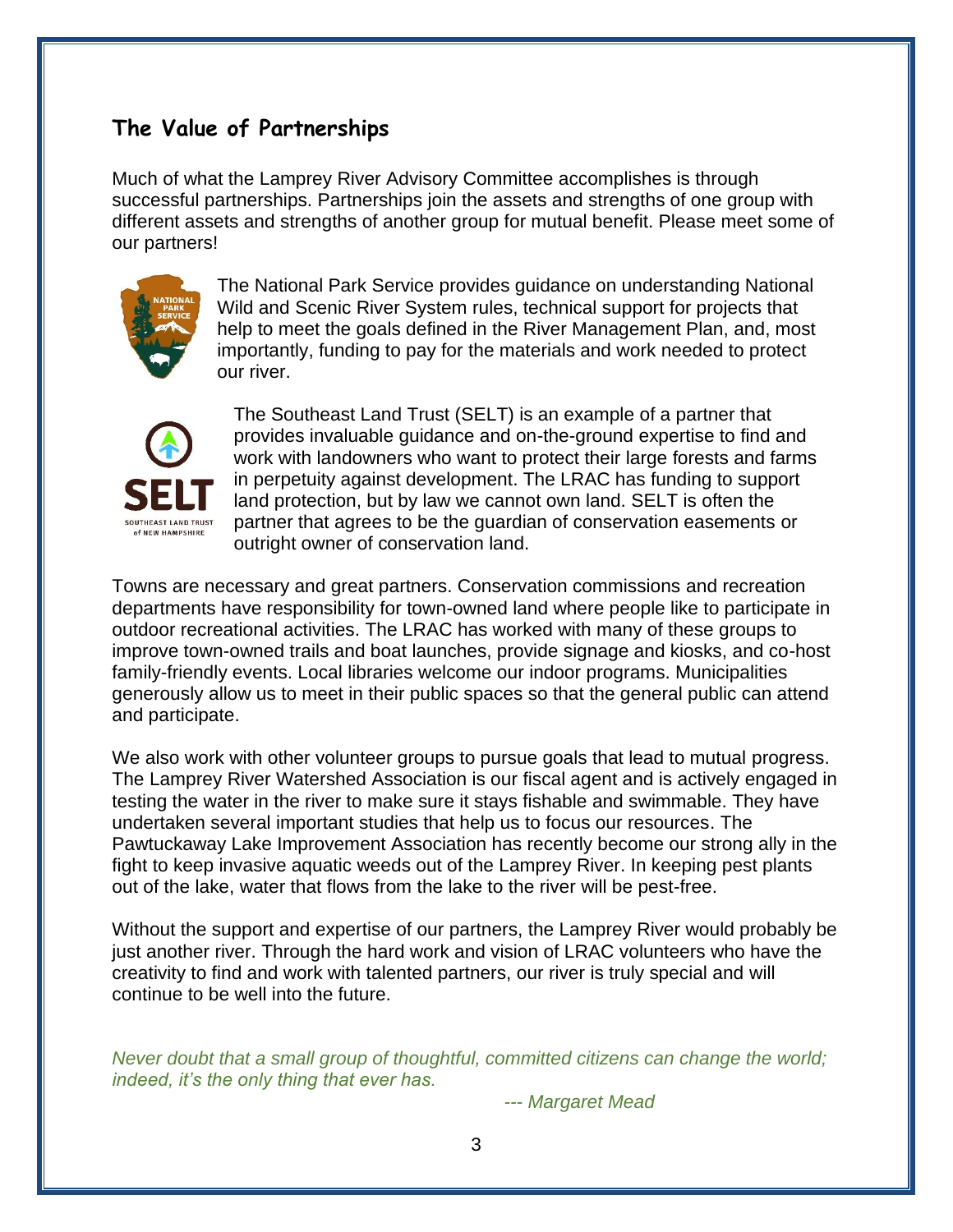#### **The Lord of the Lamprey River: Memories from Long-term LRAC Member, Dick Lord, Durham**

When I was eleven years old in 1957, my parents and I moved to our new home beside the Lamprey River, just down from Packers Falls in Durham, NH. I spent my boyhood hopping on rocks across the stream, harassing bullfrogs, and otherwise getting to know and love all the creatures who made the river their home. While away for college and for a few years as an aerospace engineer, I was always drawn back to the Lamprey and subsequently made career choices that continued to let me live in my childhood home, now for more than six decades.

As a founding member of the Lamprey River Watershed Association in the early 1980s, I helped get the river designated first in 1990 as one of New Hampshire's first state protected rivers, and then in 1996 as one of the first rivers in the National Park Service's Wild & Scenic Partnership Rivers Program, and became one of the first members of the Lamprey River Advisory Committee, which serves for both state and national programs. As someone who gets to see the Lamprey every day as I look out my windows, I have felt a lifelong obligation to support the efforts to preserve and protect the natural beauty of the river.



Dick Lord and one of the kiosk panels at Wiswall Falls he helped to design

I am now in my  $34<sup>th</sup>$  year of serving on the Lamprey Advisory Committee and am proud to see my contributions bear fruit helping to lead the development of informational kiosks at a number of sites, and actively participating in improving recreational access, developing maps and public information programs, wildlife inventory studies, archaeology surveys and the preservation of over 3,500 acres of land within the watershed. Our quarter-century partnership with the National Park Service has been very fruitful, indeed, and made many wonderful projects possible. It has been a joy to be part of this effort for over four decades, and I hope to continue to participate for as long as I am able.

#### **Banking on Erosion Research**

The rains this past July were welcome in alleviating the drought and helping to rebuild water storage in our aquifers. Flows in the Lamprey River increased without any undue flooding. Some other New Hampshire rivers were not so fortunate; for example, the Cold River in Ackworth experienced heavy damage, including a shift in its course. Although we were lucky this summer, the Lamprey River is susceptible to floods and the associated erosion. Knowing where erosion might take place and what factors might